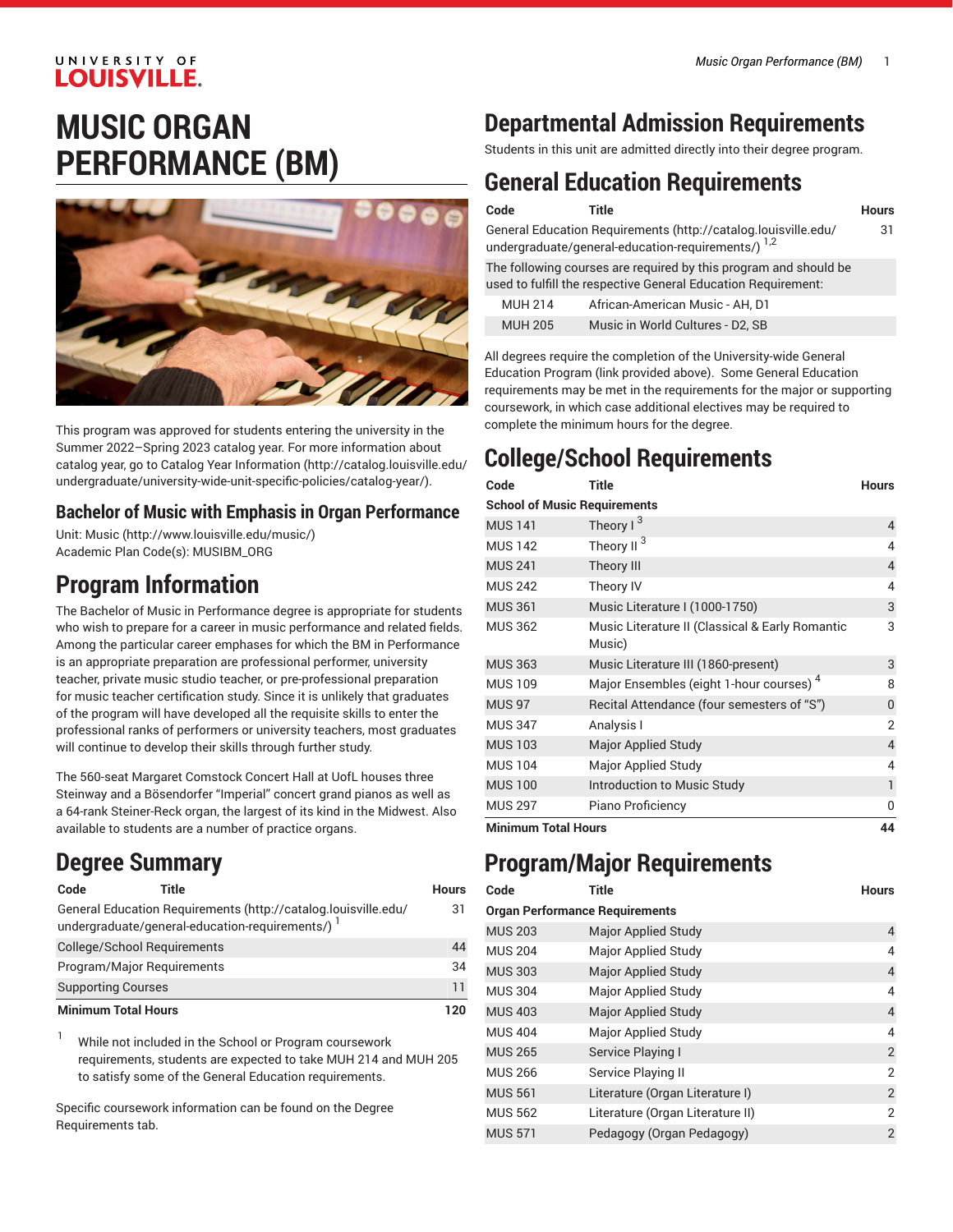### UNIVERSITY OF **LOUISVILLE.**

| <b>MUS 497</b>                            | Senior Recital - CUE (CUE) <sup>5</sup>       | n              |
|-------------------------------------------|-----------------------------------------------|----------------|
| <b>Minimum Total Hours</b>                |                                               | 34             |
| Code                                      | <b>Title</b>                                  | <b>Hours</b>   |
| <b>Supporting Courses</b>                 |                                               |                |
| <b>Advanced Theory</b>                    |                                               |                |
|                                           | Select two 2-hour courses from the following: | 4              |
| <b>MUS 348</b>                            | Analysis II                                   |                |
| <b>MUS 547</b>                            | Chromatic Harmony and Analysis                |                |
| <b>MUS 548</b>                            | Post-Tonal Theory and Analysis                |                |
| <b>MUS 549</b>                            | Renaissance Counterpoint                      |                |
| <b>MUS 550</b>                            | <b>Baroque Counterpoint</b>                   |                |
| <b>MUS121</b>                             | Secondary Applied Study                       |                |
| <b>MUS 122</b>                            | <b>Secondary Applied Study</b>                |                |
| <b>MUS 221</b>                            | Secondary Applied Study                       |                |
| <b>MUS 359</b>                            | Conducting I                                  | $\overline{2}$ |
| Electives (General or Music) <sup>6</sup> |                                               | 2              |
| <b>Minimum Total Hours</b>                |                                               | 11             |

#### **Upper Division Assessment**

All students enrolled in a music degree program will be reviewed at the approximate midpoint of the selected program in order for students to achieve Upper Division status. Students must meet the standards of this review to register for 400-level courses in music. Both the elements and standards of the review are established by the faculty and include credit for MUS 242 or Analysis (MUS 347 for BA General; MUS 349 for BA Jazz Studies; MUS 350 for BA Music & New Media); MUS 361; 4 semesters of Applied Instrument at the course numbers required for the degree; Piano Proficiency Examination; MUS 97 Recital Attendance, with a grade of S for 4 semesters; Ensemble participation; cumulative 2.5 GPA (good standing); minimum of 48 credit hours completed; pass ENGL 101 or ENGL 105; and 3 additional General Education/Cardinal Core courses.

Additional specific elements and standards appropriate to specific degree programs in jazz studies (including jazz performance, music education and music therapy with tracks in jazz studies, and the BA in jazz studies), music composition, music education, music history, instrumental and vocal performance, pedagogy, music theory, and music therapy are required of students in order to achieve Upper Division status and to continue in the degree program. Specific degree requirements are determined by the concentration and area faculties and are outlined in the *Undergraduate Student Handbook*.

#### **Code Title Hours Culminating Undergraduate Experience (Graduation requirement)**

Requirement fulfilled by completing:

MUS 497 Senior Recital - CUE

- 1 Students are required to take MUH 214 African-American Music - AH, D1 and MUH 205 Music in World Cultures - D2, SB.
- <sup>2</sup> MUH courses will not be accepted as music electives or cardinal core courses with the exception of ANTH 205/MUH 205 and PAS 214/MUH 214.
- Students who do not pass the computer-based Fundamentals Test prior to the beginning of the fall semester are required to enroll in MUS 91 Fundamentals of Music I for 0 credit concurrently with MUS 141. Students who do not pass MUS 141, and students who enter the School of Music in January and do not place into MUS 142, must enroll in MUS 92 for the spring semester. Credits for MUS 92 do not count toward the degree.
- 4 Solely dependent on the ensemble audition.
- 5 Senior recital for all performance degrees is a public recital.
- $6$  Music electives in any Bachelor of Music degree should be chosen from courses in Music History, Music Theory/Composition, Music Education, Music Literature, Music Pedagogy, Music Therapy, Jazz, a secondary applied area, or a non-required ensemble. Courses beyond the degree requirement in the student's major applied area or in the required major ensemble(s) are not appropriate. MUH courses will not be accepted as music electives. School of Music students may count up to two one-hour Physical Education courses toward the general elective requirement.

### **Flight Plan**

3

| Course            | <b>Title</b>                                                             | <b>Hours</b>   |
|-------------------|--------------------------------------------------------------------------|----------------|
| Year 1            |                                                                          |                |
| Fall              |                                                                          |                |
| <b>MUS 100</b>    | Introduction to Music Study                                              | 1              |
| <b>MUS 103</b>    | <b>Major Applied Study</b>                                               | 4              |
| <b>MUS 109</b>    | <b>Major Ensembles</b>                                                   | 1              |
| <b>MUS 141</b>    | Theory I                                                                 | 4              |
| <b>MUS 97</b>     | Recital Attendance (MUS 97-01)                                           | $\overline{0}$ |
| <b>ENGL 101</b>   | Introduction to College Writing - WC                                     | 3              |
|                   | General Education: Cardinal Core Quantitative Reasoning - QR             | 3              |
|                   | <b>Hours</b>                                                             | 16             |
| Spring            |                                                                          |                |
| <b>MUS 104</b>    | Major Applied Study                                                      | 4              |
| <b>MUS 109</b>    | <b>Major Ensembles</b>                                                   | 1              |
| <b>MUS 142</b>    | Theory II                                                                | 4              |
| <b>MUS 97</b>     | Recital Attendance (MUS 97-01)                                           | $\mathbf{0}$   |
| <b>ENGL 102</b>   | Intermediate College Writing - WC                                        | 3              |
|                   | General Education: Cardinal Core Natural Sciences with Lab - B           | $\overline{4}$ |
|                   | Hours                                                                    | 16             |
| Year <sub>2</sub> |                                                                          |                |
| Fall              |                                                                          |                |
| <b>MUS 203</b>    | <b>Major Applied Study</b>                                               | 4              |
| <b>MUS 109</b>    | <b>Major Ensembles</b>                                                   | 1              |
| <b>MUS 241</b>    | <b>Theory III</b>                                                        | 4              |
| <b>MUS 97</b>     | Recital Attendance (MUS 97-01)                                           | 0              |
| <b>MUS 121</b>    | Secondary Applied Study (Piano)                                          | 1              |
|                   | General Education: Cardinal Core Oral Communication - OC                 | 3              |
|                   | General Education: Cardinal Core Social & Behavioral Sciences Historical | 3              |
| Perspective - SBH |                                                                          |                |
|                   | <b>Hours</b>                                                             | 16             |
| Spring            |                                                                          |                |
| <b>MUS 204</b>    | Major Applied Study                                                      | 4              |
| <b>MUS 109</b>    | <b>Major Ensembles</b>                                                   | 1              |
| <b>MUS 242</b>    | Theory IV                                                                | $\overline{4}$ |
| <b>MUS 361</b>    | Music Literature I (1000-1750)                                           | 3              |
| <b>MUS 359</b>    | Conducting I                                                             | $\overline{2}$ |
| <b>MUS 97</b>     | Recital Attendance (MUS 97-01)                                           | $\mathbf 0$    |
| <b>MUS 122</b>    | Secondary Applied Study (Piano)                                          | 1              |
| <b>MUS 297</b>    | Piano Proficiency                                                        | 0              |
|                   | <b>Hours</b>                                                             | 15             |